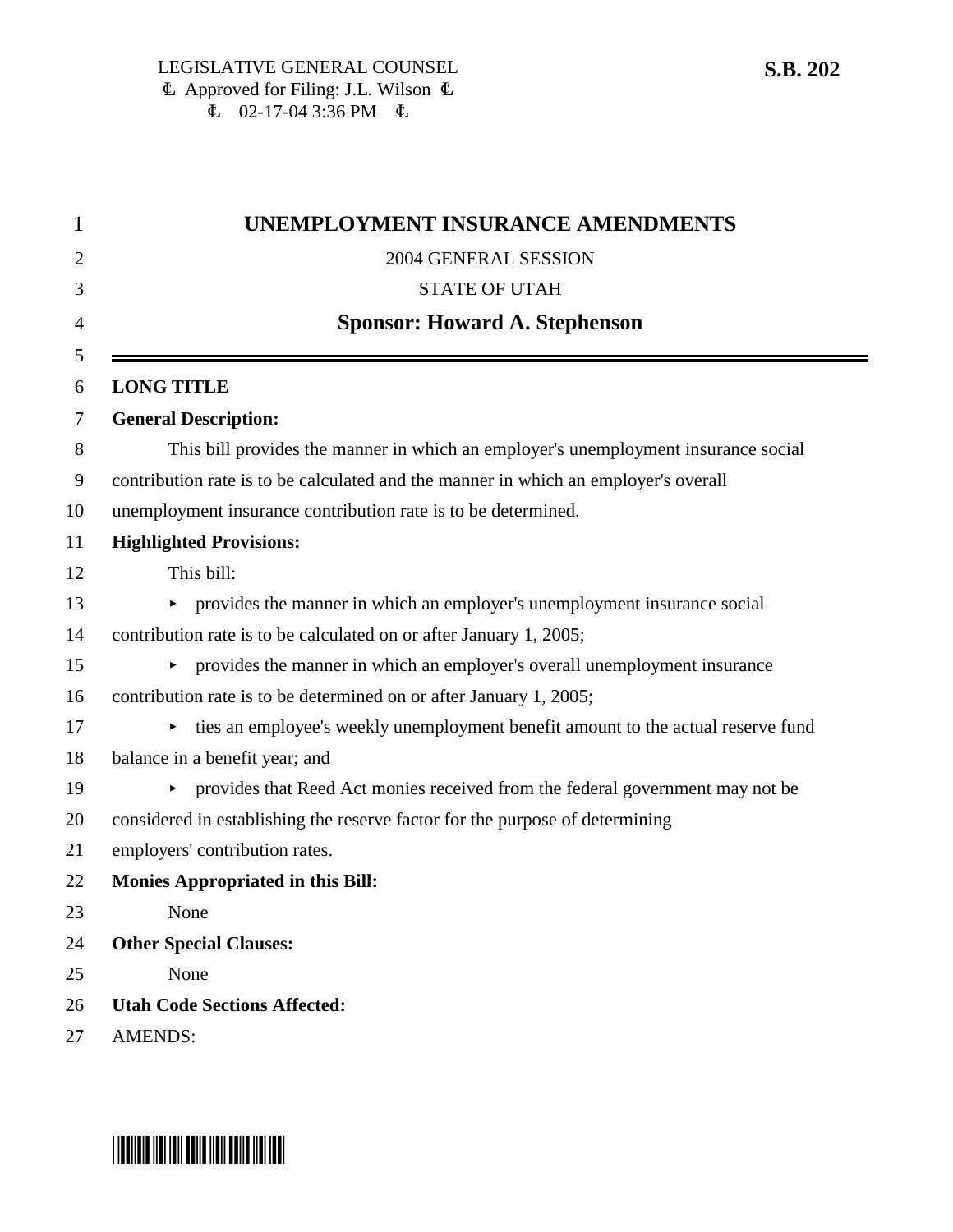**S.B. 202 02-17-04 3:36 PM**

| 35A-4-303, as last amended by Chapter 292, Laws of Utah 2000 |                                                                                                    |  |
|--------------------------------------------------------------|----------------------------------------------------------------------------------------------------|--|
|                                                              | 35A-4-401, as last amended by Chapter 292, Laws of Utah 2000                                       |  |
|                                                              | Be it enacted by the Legislature of the state of Utah:                                             |  |
|                                                              | Section 1. Section 35A-4-303 is amended to read:                                                   |  |
|                                                              | 35A-4-303. Determination of contribution rates.                                                    |  |
|                                                              | (1) (a) On or before January 1 of each year beginning January 1, 1985, an employer's               |  |
|                                                              | basic contribution rate will be the same as the employer's benefit ratio, determined by dividing   |  |
|                                                              | the total benefit costs charged back to an employer during the immediately preceding four          |  |
|                                                              | fiscal years by the total taxable wages of the employer for the same time period, calculated to    |  |
|                                                              | four decimal places, disregarding the remaining fraction, if any.                                  |  |
|                                                              | (b) In calculating the basic contribution rate under Subsection $(1)(a)$ :                         |  |
|                                                              | (i) if four fiscal years of data are not available, the data of three fiscal years shall be        |  |
|                                                              | divided by the total taxable wages for the same time period;                                       |  |
|                                                              | (ii) if three fiscal years of data are not available, the data of two fiscal years shall be        |  |
|                                                              | divided by the total taxable wages for the same time period; or                                    |  |
|                                                              | (iii) if two fiscal years of data are not available, the data of one fiscal year shall be          |  |
|                                                              | divided by the total taxable wages for the same time period.                                       |  |
|                                                              | (2) (a) On or before January 1 of each year beginning with January 1, 1985, all social             |  |
|                                                              | costs as defined in Subsection 35A-4-307(1) applicable to the immediately preceding four           |  |
|                                                              | fiscal years shall be divided by the total taxable wages of all employers subject to contributions |  |
|                                                              | for the same time period, calculated to four decimal places, disregarding the remaining fraction,  |  |
|                                                              | if any.                                                                                            |  |
|                                                              | (b) In calculating the social contribution rate under Subsection $(2)(a)$ :                        |  |
|                                                              | (i) if four fiscal years of data are not available, the data of three fiscal years shall be        |  |
|                                                              | divided by the total taxable wages for the same time period; or                                    |  |
|                                                              | (ii) if three fiscal years of data are not available, the data of two fiscal years shall be        |  |
|                                                              | divided by the total taxable wages for the same time period.                                       |  |
|                                                              | (c) On or after January 1, 2000, the social contribution rate shall be:                            |  |
|                                                              | (i) set at 0.0010 for any rate year in which the reserve factor established in Subsection          |  |
|                                                              | $(3)(c)$ is equal to or less than 1.0000; or                                                       |  |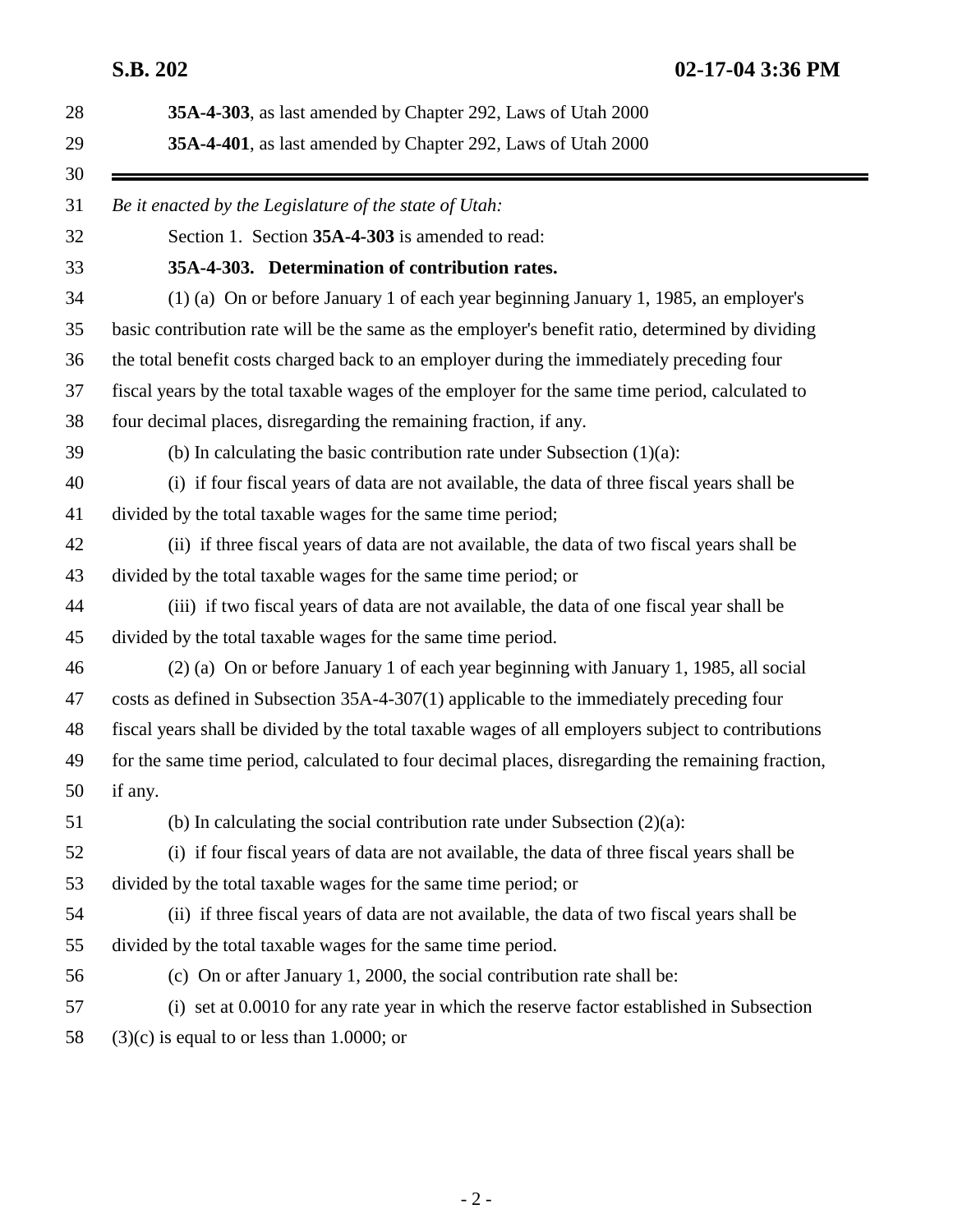| 59 | (ii) calculated by dividing all social costs as defined in Subsection $35A-4-307(1)$                 |  |  |
|----|------------------------------------------------------------------------------------------------------|--|--|
| 60 | applicable to the preceding four fiscal years by the total taxable wages of all employers subject    |  |  |
| 61 | to contributions for the same time period, calculated to four decimal places, disregarding any       |  |  |
| 62 | remaining fraction, for any rate year in which the reserve factor established in Subsection $(3)(c)$ |  |  |
| 63 | is greater than 1.0000.                                                                              |  |  |
| 64 | (d) On or after January 1, 2005, the social contribution rate shall be calculated by                 |  |  |
| 65 | dividing all social costs as defined in Subsection 35-4-307(1) applicable to the preceding four      |  |  |
| 66 | fiscal years by the total taxable wages of all employers subject to contributions for the same       |  |  |
| 67 | period, calculated to four decimal places, disregarding any remaining fraction.                      |  |  |
| 68 | (3) (a) On or before January 1 of each year beginning with January 1, 1985, the reserve              |  |  |
| 69 | factor shall be computed under Subsection $(3)(b)$ . For purposes of computing the reserve           |  |  |
| 70 | factor:                                                                                              |  |  |
| 71 | (i) the five-year average benefit cost rate is calculated by:                                        |  |  |
| 72 | (A) determining the five highest benefit cost rates experienced in the 25 years ending               |  |  |
| 73 | December 31 one year prior to the computation date;                                                  |  |  |
| 74 | (B) adding together the rates determined under Subsection $(3)(a)(i)(A)$ ; and                       |  |  |
| 75 | (C) dividing the amount under Subsection $(3)(a)(i)(B)$ by five, calculated to four                  |  |  |
| 76 | decimal places, disregarding the remaining fraction, if any;                                         |  |  |
| 77 | (ii) the minimum adequate reserve fund balance is calculated by:                                     |  |  |
| 78 | (A) multiplying the five-year average benefit cost rate by 1.5; and                                  |  |  |
| 79 | (B) multiplying the amount under Subsection $(3)(a)(ii)(A)$ by total wages of the fiscal             |  |  |
| 80 | year ending prior to the computation date, rounded to the nearest dollar;                            |  |  |
| 81 | (iii) the maximum adequate reserve fund balance is calculated by:                                    |  |  |
| 82 | (A) multiplying the five-year average benefit cost rate by 2.0; and                                  |  |  |
| 83 | (B) multiplying the amount under Subsection $(3)(a)(iii)(A)$ by the total wages used                 |  |  |
| 84 | under Subsection $(3)(a)(ii)(B)$ , rounded to the nearest dollar; and                                |  |  |
| 85 | (iv) the computation date is the January 1 on which the reserve factor is calculated.                |  |  |
| 86 | (b) (i) The reserve factor is one if the actual reserve fund balance as of June 30                   |  |  |
| 87 | preceding the computation date is:                                                                   |  |  |
| 88 | (A) equal to or greater than the minimum adequate reserve fund balance; and                          |  |  |
| 89 | (B) equal to or less than the maximum adequate reserve fund balance.                                 |  |  |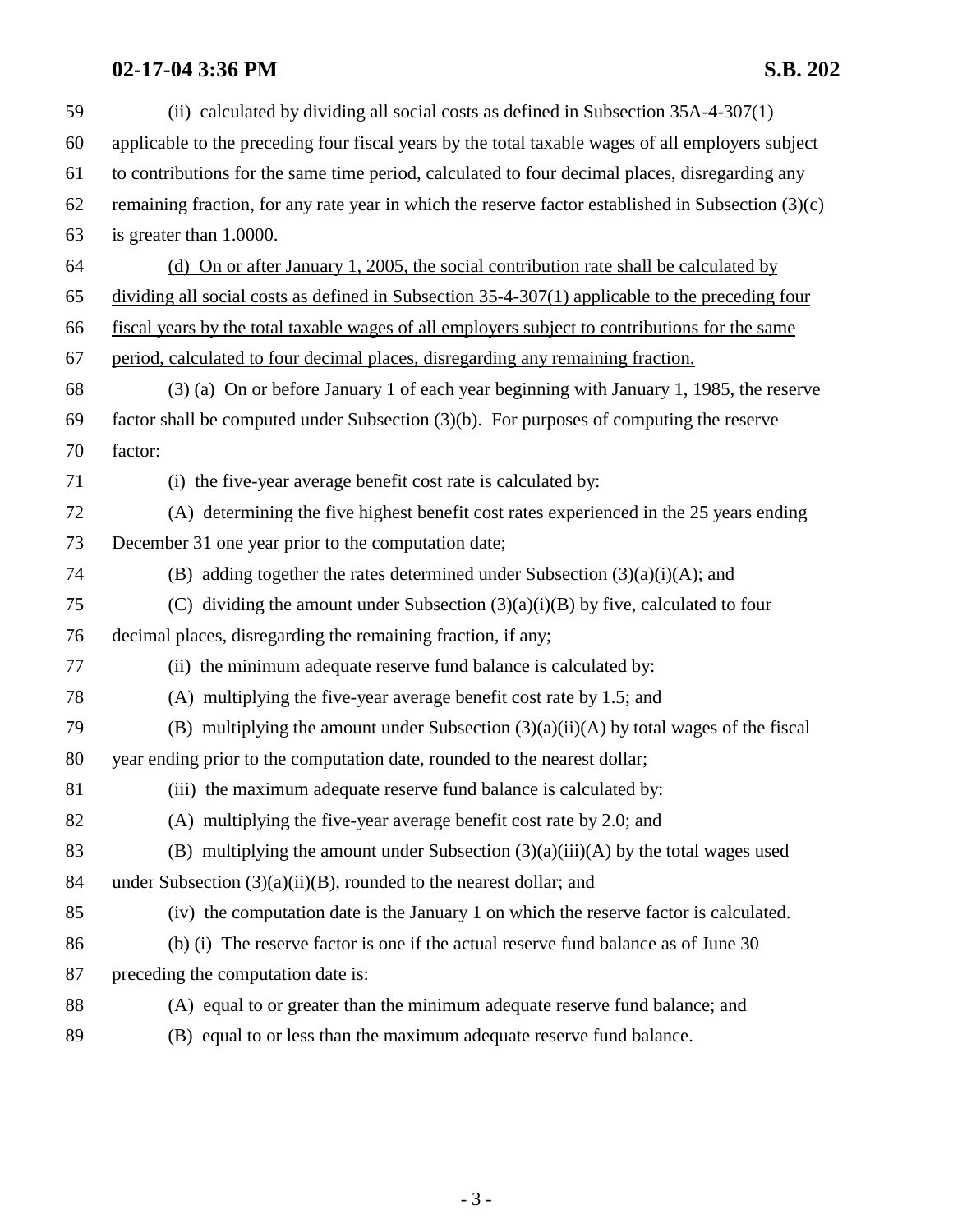# **S.B. 202 02-17-04 3:36 PM**

| 90  | (ii) If the actual reserve fund balance as of June 30 preceding the computation date is            |  |  |
|-----|----------------------------------------------------------------------------------------------------|--|--|
| 91  | less than the minimum adequate reserve fund balance, the reserve factor shall be the greater of:   |  |  |
| 92  | (A) 2.0000 minus an amount equal to the actual reserve fund balance divided by the                 |  |  |
| 93  | minimum adequate reserve fund balance, calculated to four decimal places, disregarding the         |  |  |
| 94  | remaining fraction, if any; or                                                                     |  |  |
| 95  | (B) the reserve factor calculated in the prior year.                                               |  |  |
| 96  | (iii) The reserve factor is 2.0000 if:                                                             |  |  |
| 97  | (A) the actual reserve fund balance as of June 30 preceding the computation date is:               |  |  |
| 98  | (I) insolvent; or                                                                                  |  |  |
| 99  | $(II)$ negative; or                                                                                |  |  |
| 100 | (B) there is an outstanding loan from the Federal Unemployment Account.                            |  |  |
| 101 | (iv) If the actual reserve fund balance as of June 30 preceding the computation date is            |  |  |
| 102 | more than the maximum adequate reserve fund balance, the reserve factor shall be calculated        |  |  |
| 103 | by:                                                                                                |  |  |
| 104 | (A) dividing the actual reserve fund balance by the maximum adequate reserve fund                  |  |  |
| 105 | balance, calculated to four decimal places, disregarding the remaining fraction, if any; and       |  |  |
| 106 | (B) subtracting the amount under Subsection $(3)(b)(iv)(A)$ from 2.0000.                           |  |  |
| 107 | (c) Beginning January 1, 2000, the division shall by administrative decision set the               |  |  |
| 108 | reserve factor at a rate that shall sustain an adequate reserve. For the purpose of setting the    |  |  |
| 109 | reserve factor:                                                                                    |  |  |
| 110 | (i) the adequate reserve is defined as between 17 and 19 months of benefits at the                 |  |  |
| 111 | average of the five highest benefit cost rates in the last 25 years;                               |  |  |
| 112 | (ii) the reserve factor shall be 1.0000 if the actual reserve fund balance as of June 30           |  |  |
| 113 | preceding the computation date is determined to be an adequate reserve;                            |  |  |
| 114 | (iii) the reserve factor will be set between 0.5000 and 1.0000 if the actual reserve fund          |  |  |
| 115 | balance as of June 30 preceding the computation date is greater than the adequate reserve;         |  |  |
| 116 | (iv) the reserve factor will be set between 1.0000 and 1.5000 if the actual reserve fund           |  |  |
| 117 | balance as of June 30 prior to the computation date is less than the adequate reserve;             |  |  |
| 118 | (v) if the actual reserve fund balance as of June 30 preceding the computation date is             |  |  |
| 119 | insolvent or negative or if there is an outstanding loan from the Federal Unemployment             |  |  |
| 120 | Account, the reserve factor will be set at 2.0000 until the actual reserve fund balance as of June |  |  |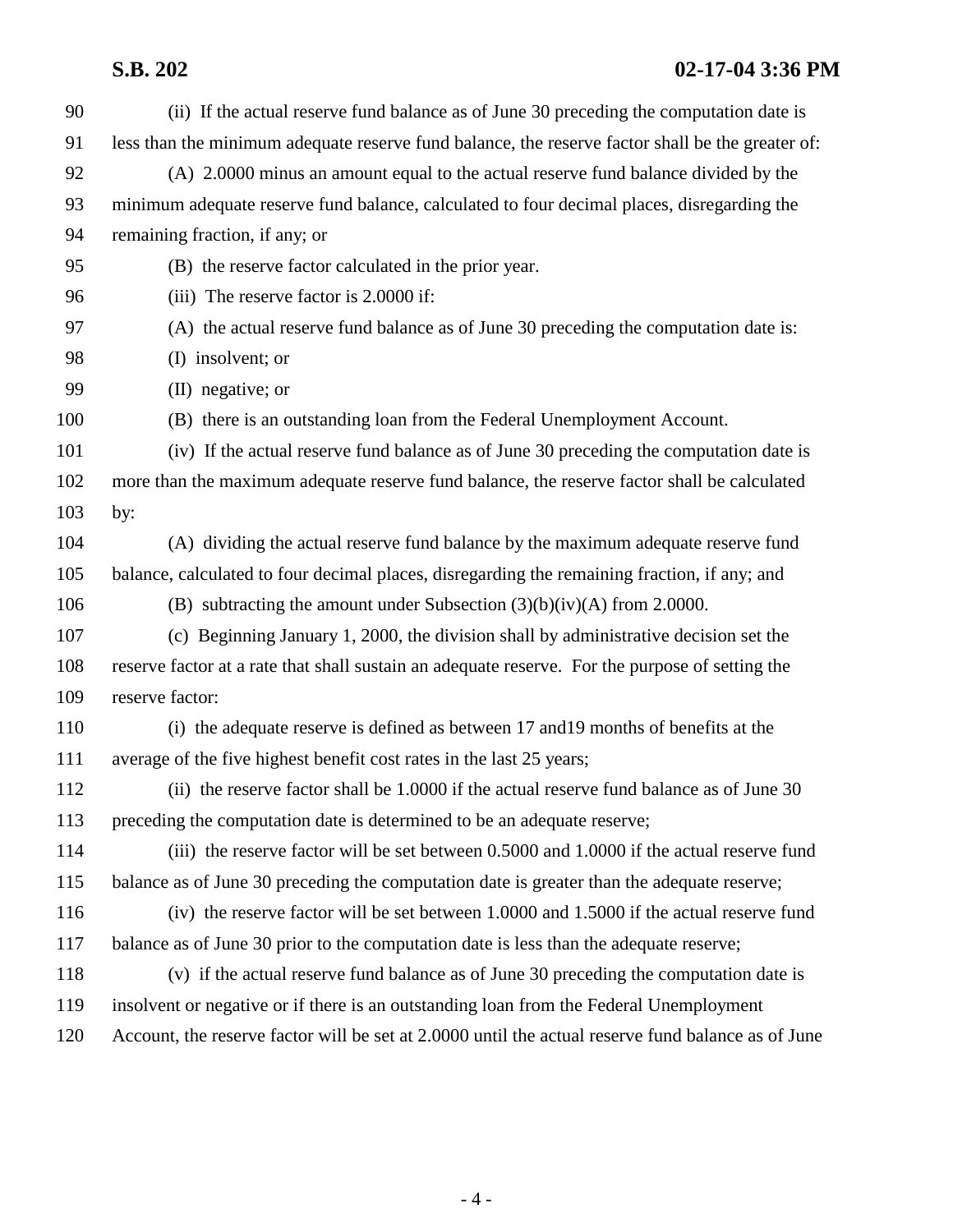121 30 preceding the computation date is determined to be an adequate reserve; [and]

- 122 (vi) the reserve factor will be set on or before January 1 of each year[.]; and
- 123 (vii) Reed Act monies received by the state from the federal government may not be
- 124 considered in establishing the reserve factor under this section.
- 125 (4) (a) Until January 1, 1995, an employer's overall contribution rate is the employer's 126 basic contribution rate multiplied by the reserve factor, if there is a reserve factor, calculated to 127 four decimal places, disregarding any further fraction, plus the social contribution rate, and 128 rounded up to the next higher multiple of .10%, but not more than a maximum overall 129 contribution rate of 8.0% and not less than 1% for new employers.
- 130 (b) On or after January 1, 1995, an employer's overall contribution rate is the 131 employer's basic contribution rate multiplied by the reserve factor, calculated to four decimal 132 places, disregarding any further fraction, plus the social contribution rate, and rounded to three 133 decimal places, disregarding any further fraction, if the fourth decimal place is .0004 or less, or 134 rounding up to the next higher number, if the fourth decimal place is .0005 or more, but not 135 more than a maximum overall contribution rate of 8.0% and not less than 1% for new 136 employers.
- 137 (c) On or after January 1, 2000, an employer's overall contribution rate is the 138 employer's basic contribution rate multiplied by the reserve factor established according to 139 Subsection (3)(c), calculated to four decimal places, disregarding the remaining fraction, plus 140 the social contribution rate established according to Subsection (2)(c), and calculated to three 141 decimal places, disregarding the remaining fraction, but not more than a maximum overall 142 contribution rate of 8.0%, plus the applicable social contribution rate and not less than 1.1% for 143 new employers. 144 (d) On or after January 1, 2005, an employer's overall contribution rate is the
- 145 employer's basic contribution rate multiplied by the reserve factor established according to
- 146 Subsection (3)(c), calculated to four decimal places, disregarding the remaining fraction, plus
- 147 the social contribution rate established according to Subsection (2)(d), and calculated to three
- 148 decimal places, disregarding the remaining fraction, but not more than a maximum overall
- 149 contribution rate of 8.0%, plus the applicable social contribution rate and not less than 1.1% for
- 150 new employers.
- 151  $[(\text{d})]$  (e) The overall contribution rate does not include the addition of any penalty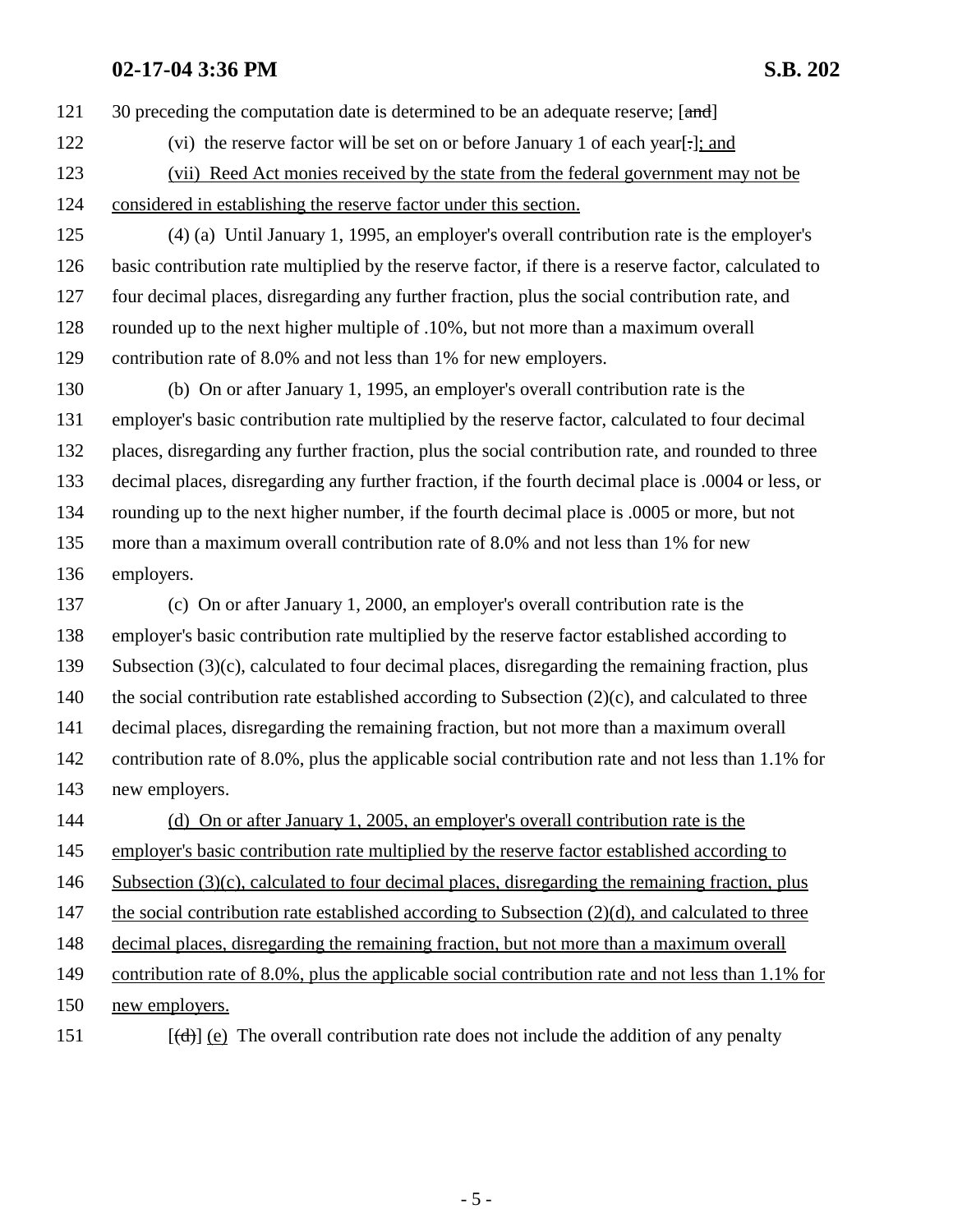152 applicable to an employer as a result of delinquency in the payment of contributions as 153 provided in Subsection (10).

154 (5) Except as provided in Subsection (10), each new employer shall pay a contribution 155 rate based on the average benefit cost rate experienced by employers of the major industry as 156 defined by department rule to which the new employer belongs, the basic contribution rate to 157 be determined as follows:

158 (a) Except as provided in Subsection (5)(b), on or before January 1 of each year, the 159 basic contribution rate to be used in computing the employer's overall contribution rate is the 160 benefit cost rate which is the greater of:

161 (i) the amount calculated by dividing the total benefit costs charged back to both active 162 and inactive employers of the same major industry for the last two fiscal years by the total 163 taxable wages paid by those employers that were paid during the same time period, computed 164 to four decimal places, disregarding the remaining fraction, if any; or

165 (ii) 1%.

166 (b) If the major industrial classification assigned to a new employer is an industry for 167 which a benefit cost rate does not exist because the industry has not operated in the state or has 168 not been covered under this chapter, the employer's basic contribution rate shall be 5.4%. This 169 basic contribution rate is used in computing the employer's overall contribution rate.

170 (6) (a) A reopening employer's basic contribution rate is the average overall 171 contribution rate for all employers in the state, but not less than 1%, until such time as the 172 reopening employer becomes a qualified employer as defined in Section 35A-4-301.

173 (b) The average overall contribution rate for all employers in the state shall be defined 174 by rule.

175 (c) The reopening employer is an employer that is not substantially related to or 176 affiliated with the predecessor employer and that acquires, for the purpose of reopening, 177 substantially all the assets of a business or operating component of a business that has been 178 closed or substantially closed for 90 days or more of its normal operating period immediately 179 prior to the acquisition.

180 (d) A business or operating component of a business has been substantially closed if:

- 181 (i) its normal production has been stopped;
- 182 (ii) a majority of its workers have been laid off; and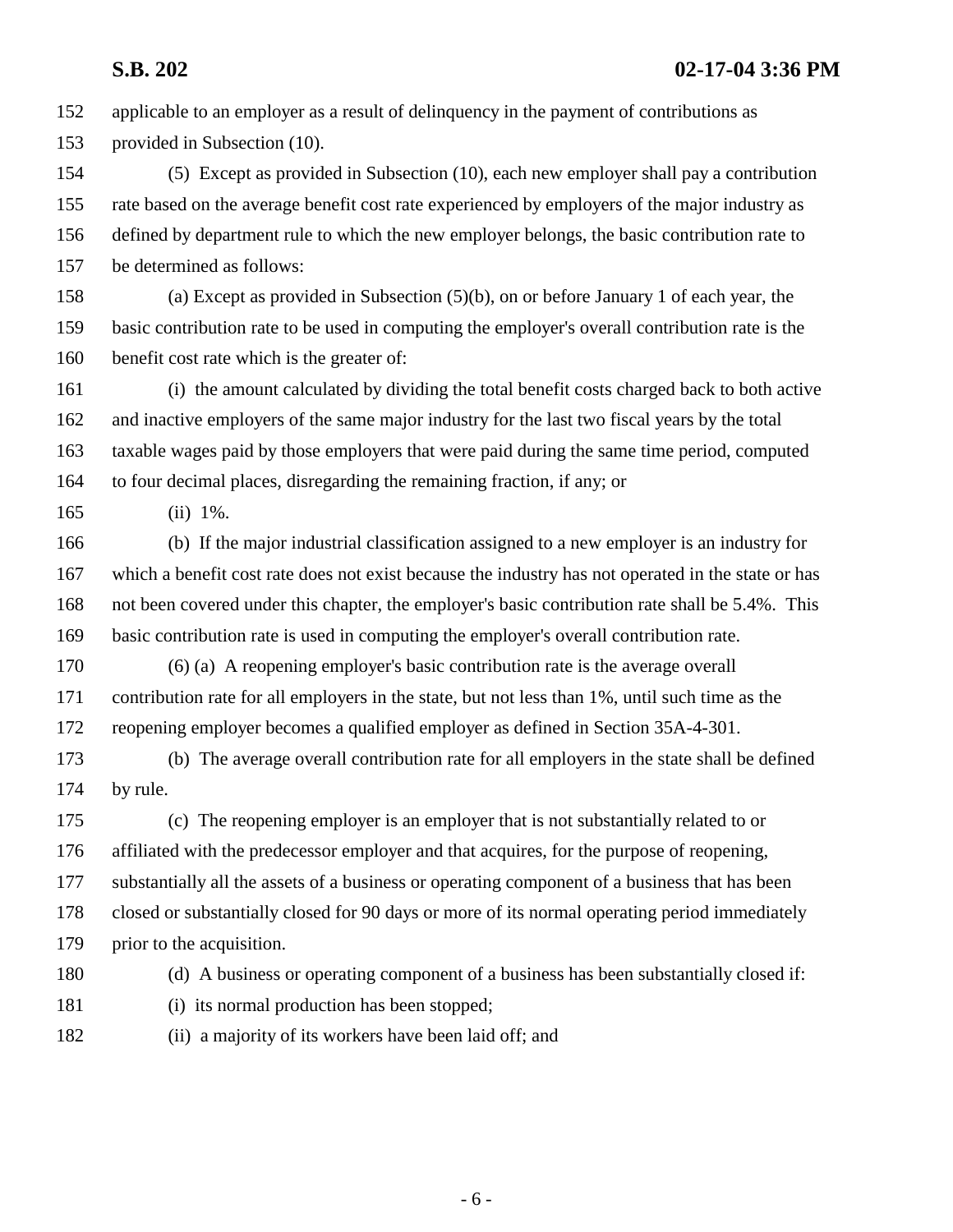183 (iii) the services of remaining employees are devoted to the protection and disposition 184 of assets and inventory or administrative duties. 185 (7) Notwithstanding any other provision of this chapter, and except as provided in 186 Subsection (8), if an employing unit that moves into this state is declared to be a qualified 187 employer because it has sufficient payroll and benefit cost experience under another state, a 188 rate shall be computed on the same basis as a rate is computed for all other employers subject 189 to this chapter if that unit furnishes adequate records on which to compute the rate. 190 (8) An employer who begins to operate in this state after having operated in another 191 state shall be assigned the maximum overall contribution rate until the employer acquires 192 sufficient experience in this state to be considered a "qualified employer" if the employer is: 193 (a) regularly engaged as a contractor in the construction, improvement, or repair of 194 buildings, roads, or other structures on lands; 195 (b) generally regarded as being a construction contractor or a subcontractor specialized 196 in some aspect of construction; or 197 (c) required to have a contractor's license or similar qualification under Title 58, 198 Chapter 55, Utah Construction Trades Licensing Act, or the equivalent in laws of another state. 199 (9) (a) If an employer, other than a reopening employer, acquires the business or all or 200 substantially all the assets of another employer and the other employer had discontinued 201 operations upon the acquisition: 202 (i) for purposes of determining and establishing the acquiring party's qualifications for 203 an experience rating classification, the payrolls of both employers during the qualifying period 204 shall be jointly considered in determining the period of liability with respect to: 205 (A) the filing of contribution reports; 206 (B) the payment of contributions; and 207 (C) after January 1, 1985, the benefit costs of both employers; and 208 (ii) the transferring employer shall be divested of the transferring employer's payroll 209 experience. 210 (b) Any employing unit or prospective employing unit that acquires the payroll 211 experience of an employer shall, for all purposes of this chapter, be an employer as of the date 212 of acquisition. 213 (c) Notwithstanding Section 35A-4-310, when a transferring employer, as provided in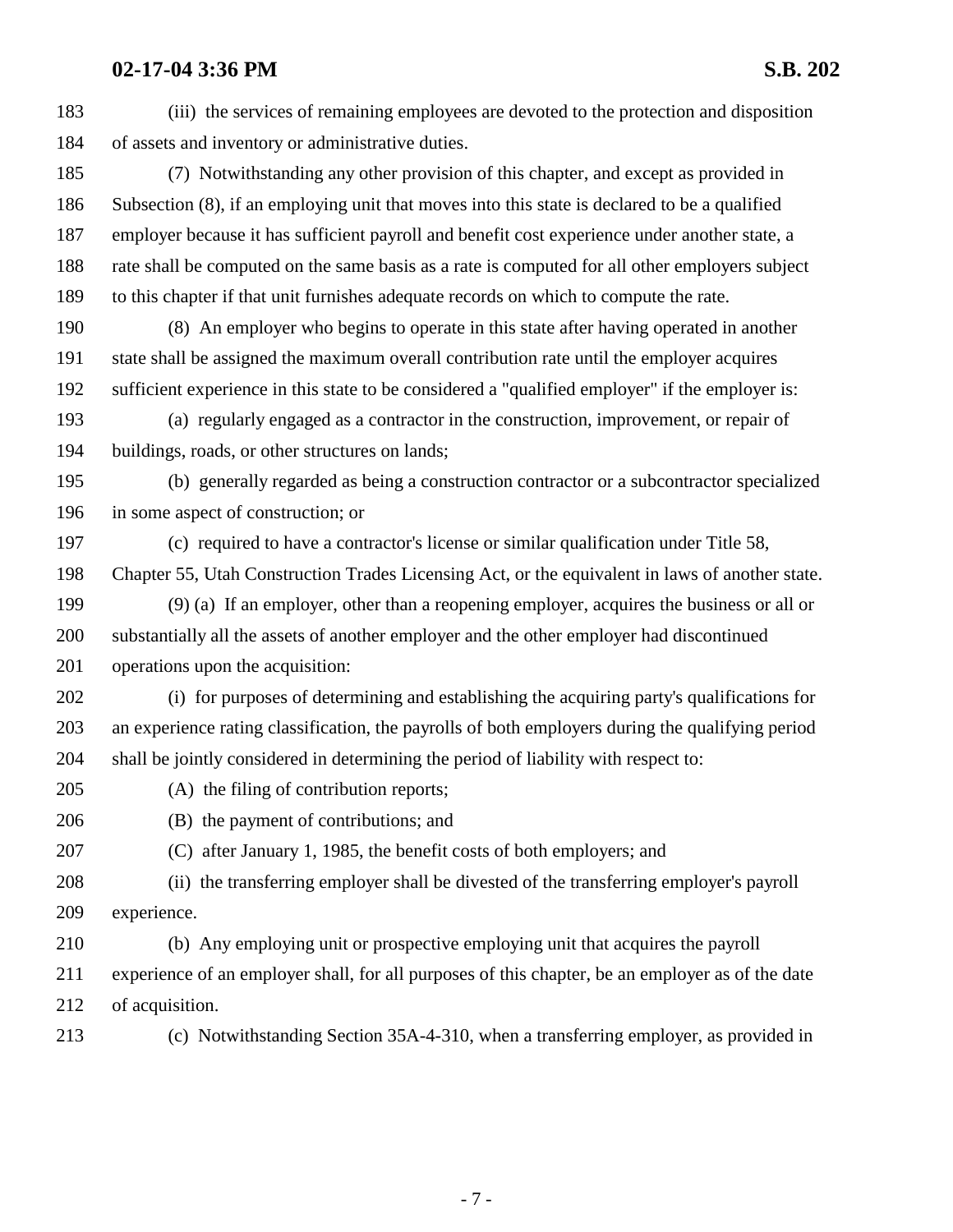214 Subsection (9)(a), is divested of the employer's payroll experience by transferring all of the 215 employer's business to another and by ceasing operations as of the date of the transfer, the 216 transferring employer shall cease to be an employer, as defined by this chapter, as of the date of 217 transfer.

218 (10) (a) A rate of less than 8% shall be effective January 1 of any contribution year on 219 or after January 1, 1985, but before January 1, 1988, and a rate of less than the maximum 220 overall contribution rate on or after January 1, 1988, only with respect to new employers and to 221 those qualified employers who, except for amounts due under division determinations that have 222 not become final, paid all contributions prescribed by the division with respect to the four 223 consecutive calendar quarters in the fiscal year immediately preceding the computation date on 224 or after January 1, 1985.

225 (b) Notwithstanding Subsections (1), (5), (6), (7), and (9), on or after January 1, 1988, 226 any employer who fails to pay all contributions prescribed by the division with respect to the 227 four consecutive calendar quarters in the fiscal year immediately preceding the computation 228 date, except for amounts due under determinations that have not become final, shall pay a 229 contribution rate equal to the overall contribution rate determined under the experience rating 230 provisions of this chapter, plus a surcharge of 1% of wages.

231 (c) Any employer who pays all required contributions shall, for the current contribution 232 year, be assigned a rate based upon the employer's own experience as provided under the 233 experience rating provisions of this chapter effective the first day of the calendar quarter in 234 which the payment was made.

- 235 (d) Delinquency in filing contribution reports shall not be the basis for denial of a rate 236 less than the maximum contribution rate.
- 

237 Section 2. Section **35A-4-401** is amended to read:

238 **35A-4-401. Benefits -- Weekly benefit amount -- Computation of benefits --** 239 **Department to prescribe rules -- Notification of benefits -- Bonuses.**

240 (1) (a) Benefits are payable from the fund to any individual who is or becomes 241 unemployed and eligible for benefits.

- 242 (b) All benefits shall be paid through the employment offices or other agencies 243 designated by the division in accordance with the rules the department may prescribe.
- 244 (2) (a) An individual's "weekly benefit amount" is an amount equal to 1/26th,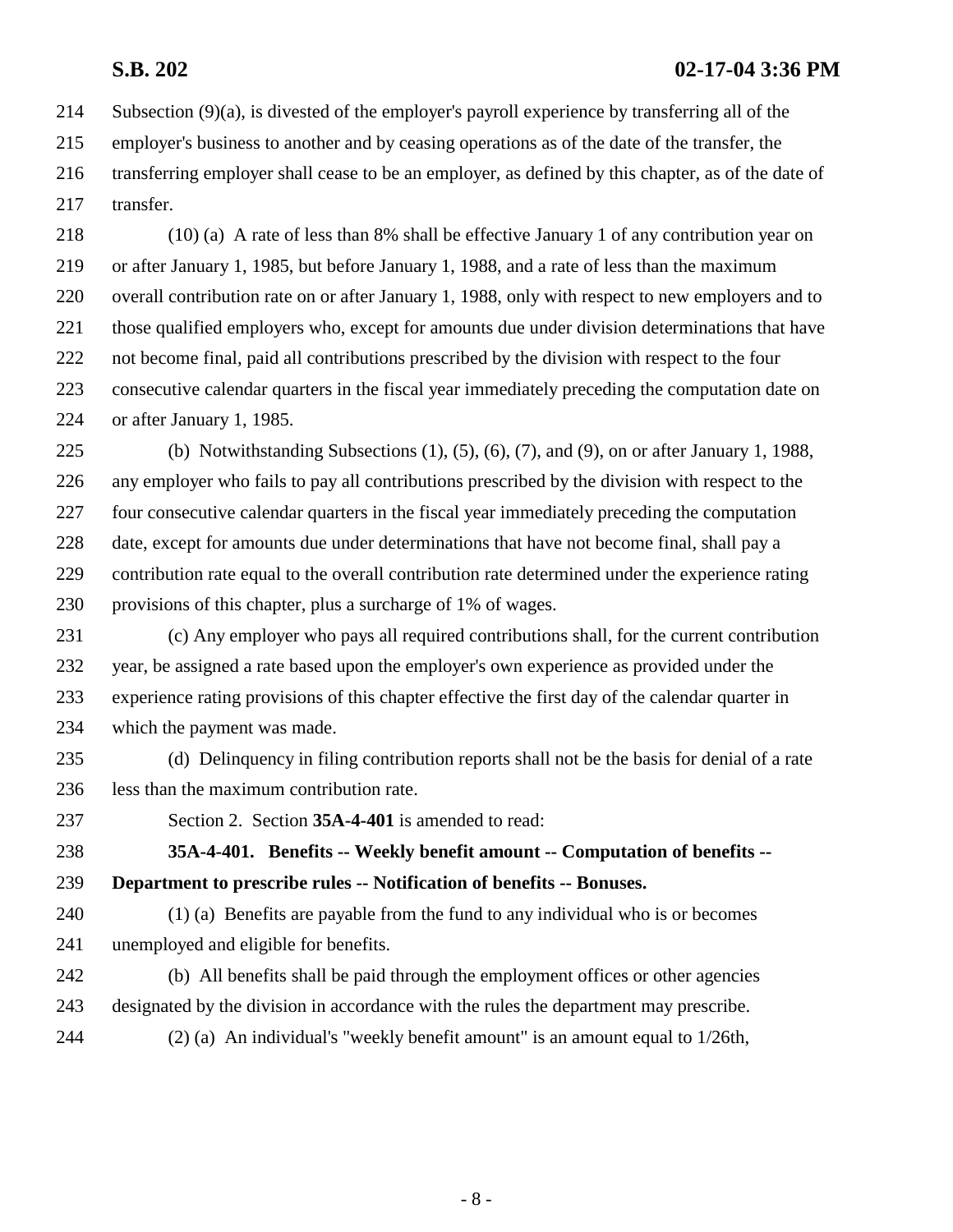| 245 | disregarding any fraction of \$1, of his total wages for insured work paid during that quarter of |  |
|-----|---------------------------------------------------------------------------------------------------|--|
| 246 | his base period in which the total wages were highest.                                            |  |
| 247 | (b) The weekly benefit amount may not exceed the amount determined as follows:                    |  |
| 248 | (i) With respect to any individual whose benefit year commences on or after July 1,               |  |
| 249 | 1984, but prior to January 3, 1988, 60% of the "insured average weekly wage," disregarding        |  |
| 250 | any fraction of \$1, constitutes the maximum "weekly benefit amount" payable.                     |  |
| 251 | (ii) With respect to any individual whose benefit year commences on or after January              |  |
| 252 | 3, 1988, 60% of the "insured average fiscal year weekly wage" during the preceding fiscal year,   |  |
| 253 | e.g., fiscal year 1987 for individuals establishing benefit years in 1988, disregarding any       |  |
| 254 | fraction of \$1, constitutes the maximum "weekly benefit amount" payable.                         |  |
| 255 | (iii) With respect to any individual whose benefit year commences on or after January             |  |
| 256 | 1, 2001, 65% of the "insured average fiscal year weekly wage" during the preceding fiscal year,   |  |
| 257 | e.g., fiscal year 2000 for individuals establishing benefit years in 2001, disregarding any       |  |
| 258 | fraction of \$1, constitutes the maximum "weekly benefit amount" payable.                         |  |
| 259 | (iv) With respect to an individual whose benefit year commences on or after January 1,            |  |
| 260 | 2005, if the actual reserve fund balance on June 30 of the year preceding the benefit year        |  |
| 261 | beginning January 2 is:                                                                           |  |
| 262 | (A) greater than or equal to 100% of the maximum adequate reserve fund balance as                 |  |
| 263 | defined in Subsection $35A-4-303(3)(a)(iii)$ , the benefit amount shall be 65% of the insured     |  |
| 264 | average fiscal year weekly wage;                                                                  |  |
| 265 | (B) less than 100% of the maximum adequate reserve fund balance but greater than or               |  |
| 266 | equal to 100% of the minimum adequate reserve fund balance, the benefit amount shall be 62%       |  |
| 267 | of the insured average fiscal year weekly wage; and                                               |  |
| 268 | (C) less than 100% of the minimum adequate reserve fund balance as defined in                     |  |
| 269 | Subsection $35A-4-303(3)(a)(ii)$ , the benefit amount shall be 60% of the insured average fiscal  |  |
| 270 | year weekly wage.                                                                                 |  |
| 271 | (c) The "weekly benefit amount" of an individual who is receiving, or who is eligible             |  |
| 272 | to receive, based upon the individual's previous employment, a pension, which includes a          |  |
| 273 | governmental, Social Security, or other pension, retirement or disability retirement pay, under a |  |
| 274 | plan maintained or contributed to by a base-period employer is the "weekly benefit amount"        |  |
| 275 | which is computed under this section less 100% of such retirement benefits, that are              |  |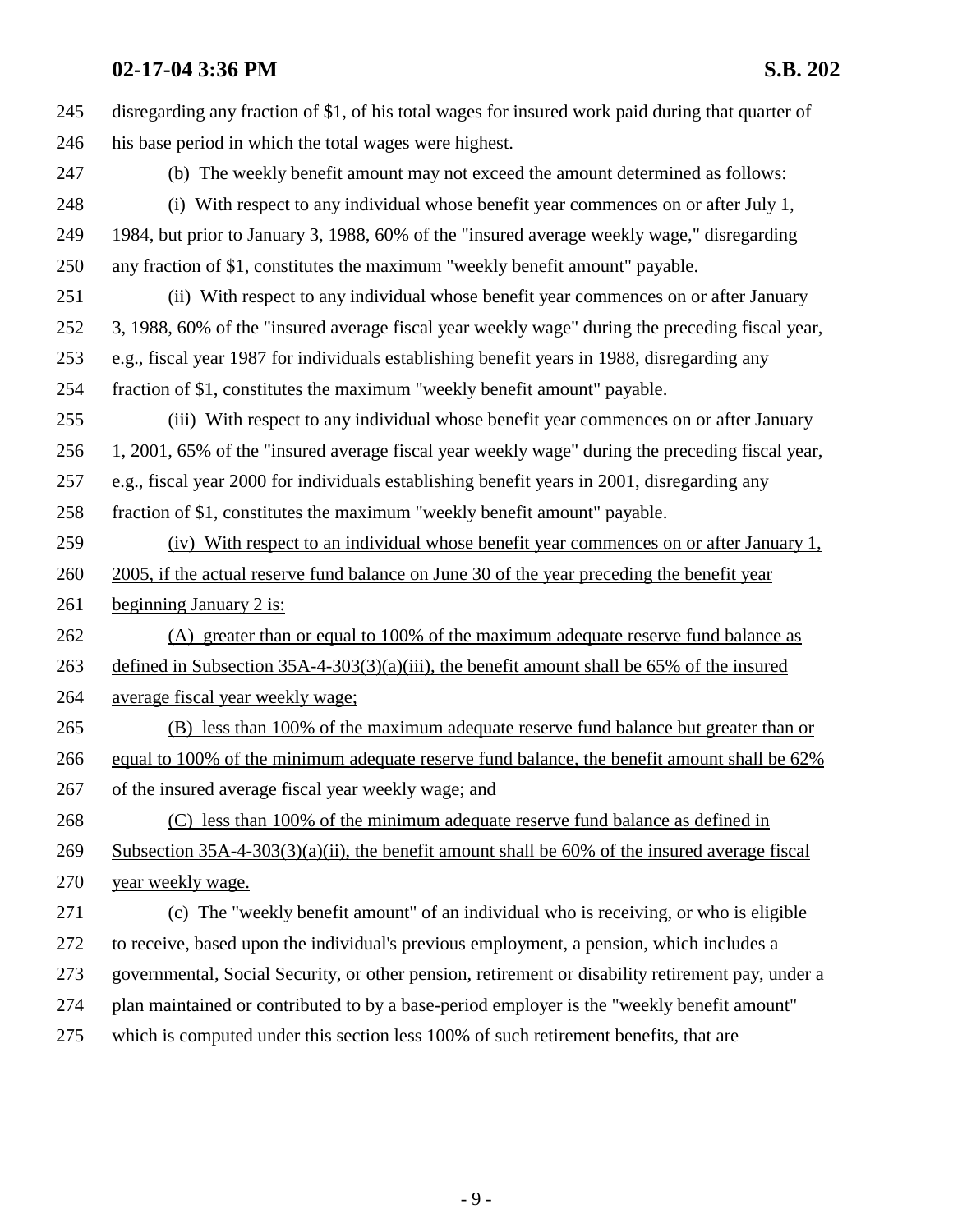**S.B. 202 02-17-04 3:36 PM**

276 attributable to a week, disregarding any fraction of \$1.

277 (d) (i) The weekly benefit amount and the potential benefits payable to an individual 278 who, subsequent to the commencement of his benefit year, becomes or is determined to be 279 eligible to receive retirement benefits or increased retirement benefits, shall be recomputed 280 effective with the first calendar week during his benefit year with respect to which he is eligible 281 to receive retirement benefits or increased retirement benefits. The new weekly benefit amount 282 shall be determined under this Subsection (2).

283 (ii) As recomputed the total benefits potentially payable, commencing with the 284 effective date of the recomputation, shall be equal to the recomputed weekly benefit amount 285 times the quotient obtained by dividing the potential benefits unpaid prior to the recomputation 286 by the initial weekly benefit amount, disregarding fractions.

287 (3) Each eligible individual who is unemployed in any week shall be paid with respect 288 to that week a benefit in an amount equal to the claimant's weekly benefit amount less that part 289 of the claimant's wage payable to the claimant with respect to that week that is in excess of 290 30% of the claimant's weekly benefit amount. The resulting benefit payable shall disregard any 291 fraction of \$1. For the purpose of this Subsection (3) "wages" does not include grants, earned 292 or otherwise, paid to the claimant as public assistance.

293 (4) (a) Any otherwise eligible individual is entitled during any benefit year to a total 294 amount of benefits determined by multiplying his weekly benefit amount times his potential 295 duration.

296 (b) To determine an individual's potential duration, his total wages for insured work 297 paid during his base period is multiplied by 27%, disregarding any fraction of \$1, and divided 298 by his weekly benefit amount, disregarding any fraction, but not less than ten nor more than 26. 299 (5) (a) Notwithstanding any other provision of this chapter, the department in its

300 discretion may by rule prescribe:

301 (i) that the existence of unemployment, eligibility for benefits, and the amount of 302 benefits payable shall be determined in the case of any otherwise eligible claimant who, within 303 a week or other period of unemployment, is separated from or secures work on a regular 304 attachment basis for that portion of the week or other period of unemployment occurring before 305 or after separation from or securing of work; and

306 (ii) in the case of individuals working on a regular attachment basis, eligibility for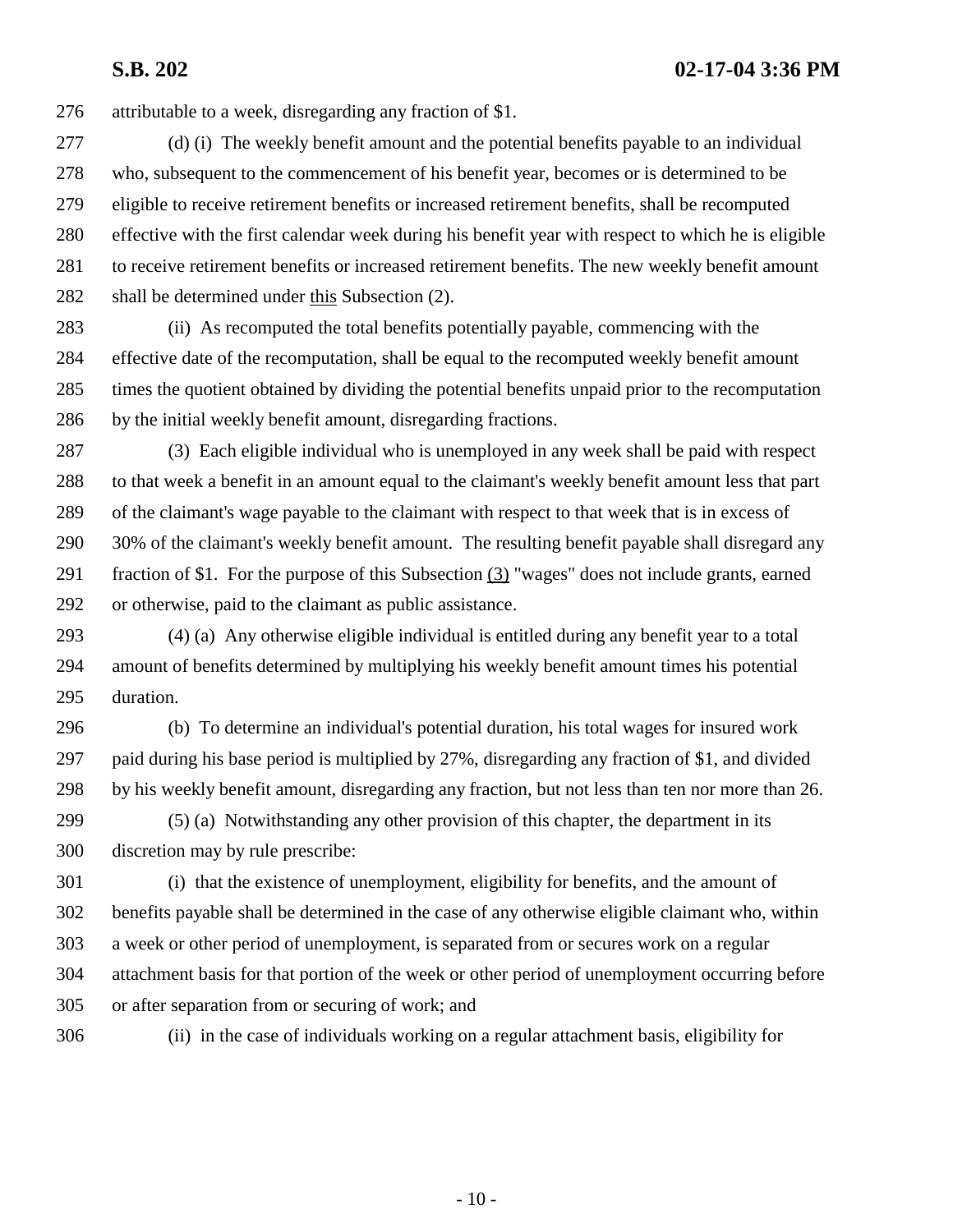307 benefits and the amount of benefits payable for periods of unemployment longer than a week.

- 308 (b) The rules promulgated shall be reasonably calculated to secure general results 309 substantially similar to those provided by this chapter with respect to weeks of unemployment.
- 310 (6) The division shall, in all cases involving actual or potential disqualifying issues and 311 prior to the payment of benefits to an eligible individual, notify the individual's most recent 312 employer of the eligibility determination.
- 313 (7) Upon written request of an employee made under rules of the department, all
- 314 remuneration for insured work paid to an employee during his base period in the form of a
- 315 bonus or lump-sum payment shall, for benefit purposes, be apportioned to the calendar quarters
- 316 in which the remuneration was earned.

### **Legislative Review Note as of 2-17-04 7:52 AM**

A limited legal review of this legislation raises no obvious constitutional or statutory concerns.

# **Office of Legislative Research and General Counsel**